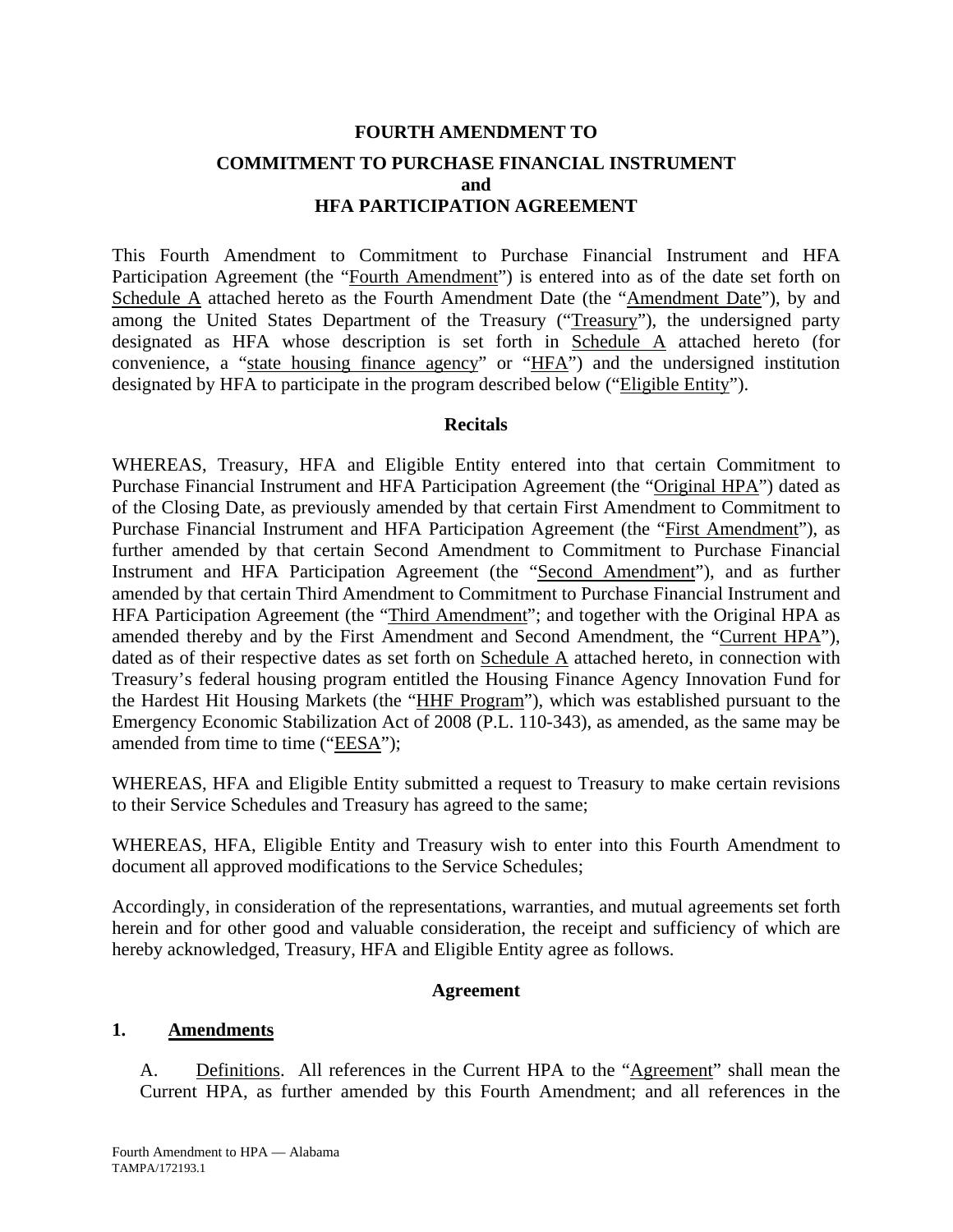Current HPA to Schedules A or B shall mean the Schedules A or B attached to this Fourth Amendment. All references herein to the "HPA" shall mean the Current HPA, as further amended by this Fourth Amendment.

B. Schedule A. Schedule A attached to the Current HPA is hereby deleted in its entirety and replaced with Schedule A attached to this Fourth Amendment.

C. Schedule B. Schedule B attached to the Current HPA is hereby deleted in its entirety and replaced with Schedule B attached to this Fourth Amendment.

# **2. Representations, Warranties and Covenants**

A. HFA and Eligible Entity. HFA and Eligible Entity, each for itself, make the following representations, warranties and covenants to Treasury and the truth and accuracy of such representations and warranties and compliance with and performance of such covenants are continuing obligations of HFA and Eligible Entity, each as to itself. In the event that any of the representations or warranties made herein cease to be true and correct or HFA or Eligible Entity breaches any of its covenants made herein, HFA or Eligible Entity, as the case may be, agrees to notify Treasury immediately and the same shall constitute an Event of Default under the HPA.

(1) HFA and Eligible Entity each hereby certifies, represents and warrants as of the date hereof that each of the representations and warranties of HFA or Eligible Entity, as applicable, contained in the HPA are true, correct, accurate and complete in all material respects as of the date hereof. All covenants of HFA or Eligible Entity, as applicable, contained in the HPA shall remain in full force and effect and neither HFA, nor Eligible Entity is in breach of any such covenant.

(2) Eligible Entity has the full corporate power and authority to enter into, execute, and deliver this Fourth Amendment and any other closing documentation delivered to Treasury in connection with this Fourth Amendment, and to perform its obligations hereunder and thereunder.

(3) HFA has the full legal power and authority to enter into, execute, and deliver this Fourth Amendment and any other closing documentation delivered to Treasury in connection with this Fourth Amendment, and to perform its obligations hereunder and thereunder.

## **3. Miscellaneous**

A. The recitals set forth at the beginning of this Fourth Amendment are true and accurate and are incorporated herein by this reference.

B. Capitalized terms used but not defined herein shall have the meanings ascribed to them in the HPA.

C. Any provision of the HPA that is determined to be prohibited or unenforceable in any jurisdiction shall, as to such jurisdiction, be ineffective to the extent of such prohibition or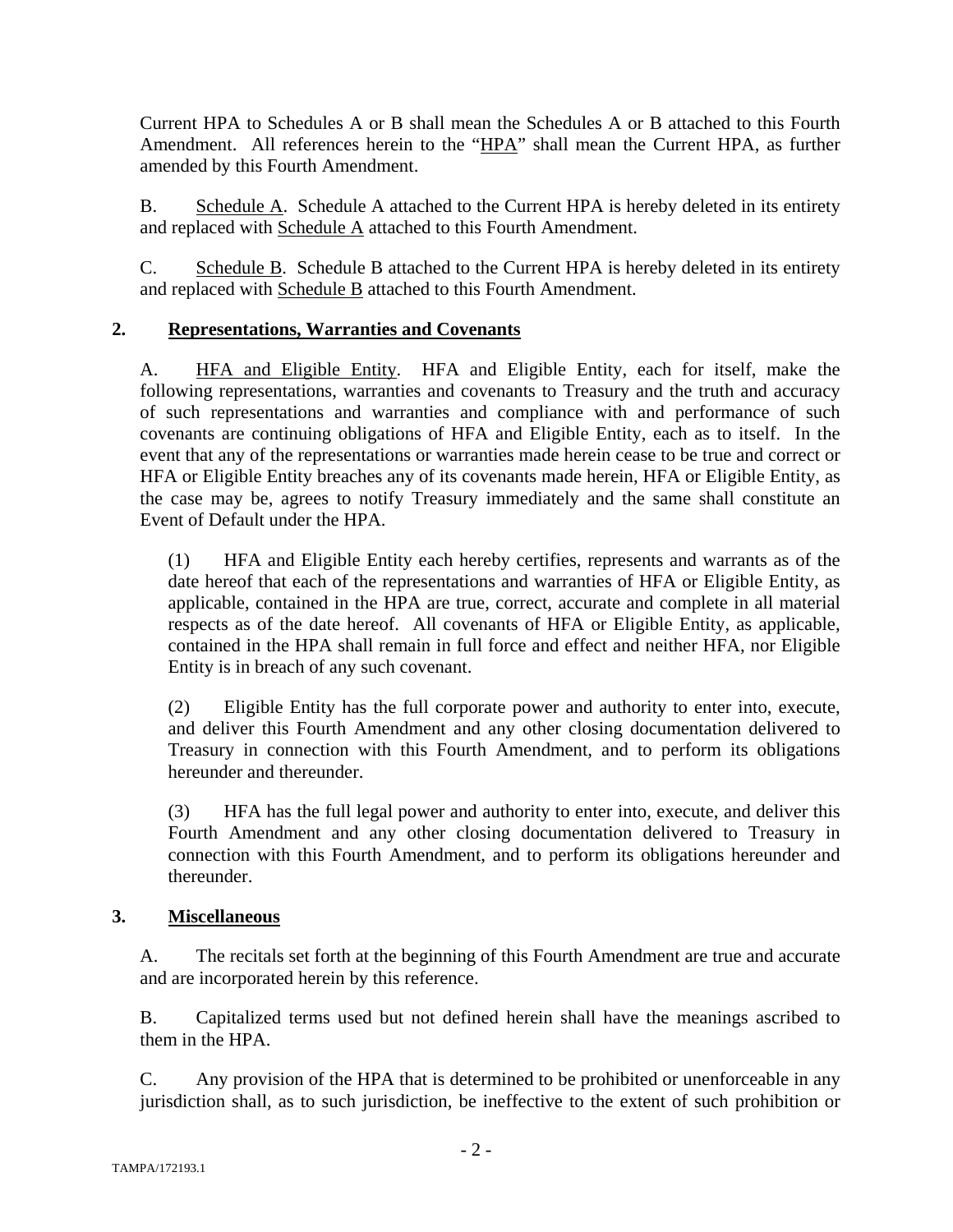unenforceability without invalidating the remaining provisions of the HPA, and no such prohibition or unenforceability in any jurisdiction shall invalidate such provision in any other jurisdiction.

D. This Fourth Amendment may be executed in two or more counterparts (and by different parties on separate counterparts), each of which shall be deemed an original, but all of which together shall constitute one and the same instrument. Facsimile or electronic copies of this Fourth Amendment shall be treated as originals for all purposes.

## [SIGNATURE PAGE FOLLOWS; REMAINDER OF PAGE INTENTIONALLY LEFT BLANK]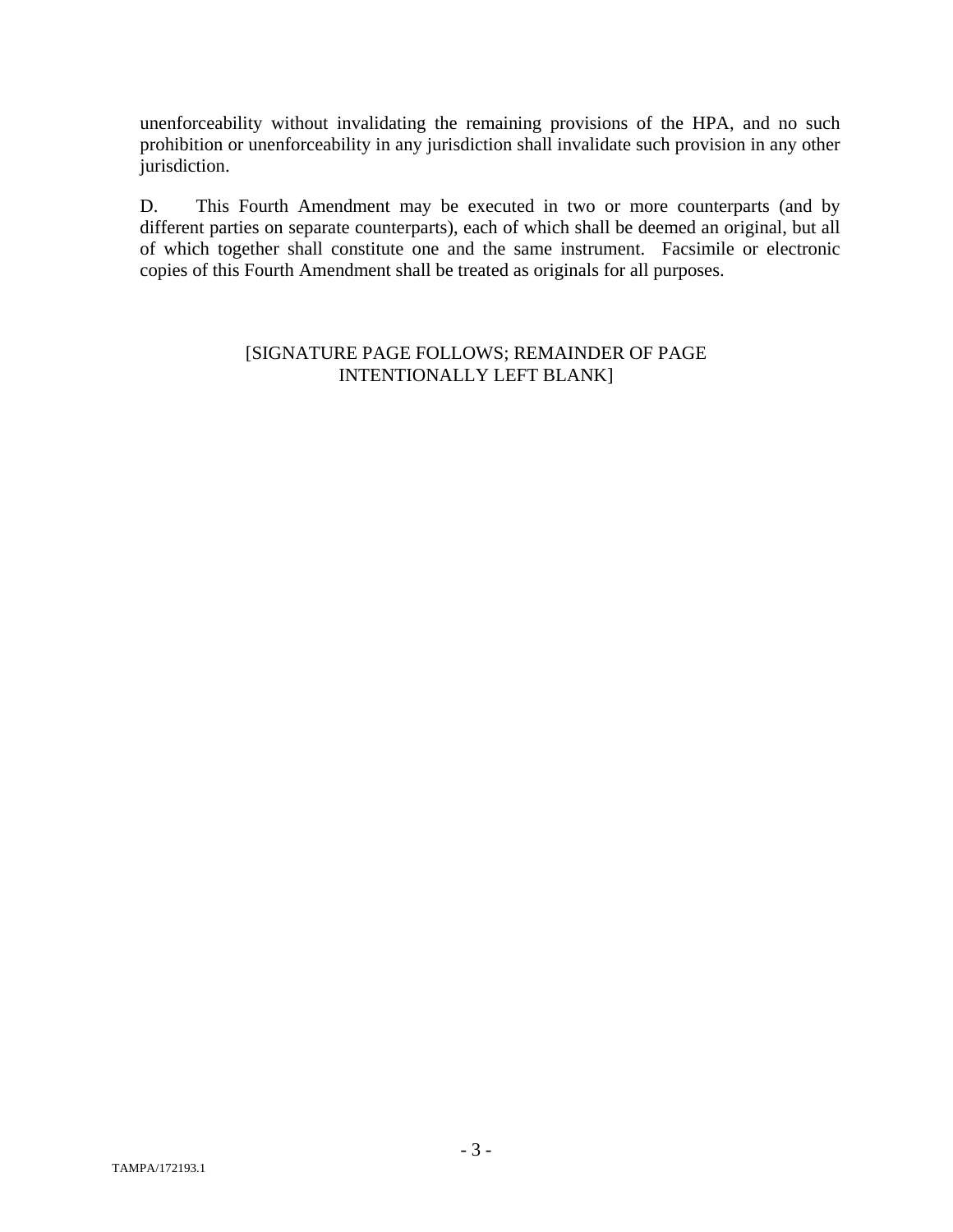**In Witness Whereof**, HFA, Eligible Entity and Treasury by their duly authorized officials hereby execute and deliver this Fourth Amendment to Commitment to Purchase Financial Instrument and HFA Participation Agreement as of the Amendment Date.

## **HFA**: **TREASURY**:

ALABAMA HOUSING FINANCE **AUTHORITY** 

UNITED STATES DEPARTMENT OF THE **TREASURY** 

By: /s/ Robert Strickland By: Name: Robert Strickland Name: Timothy G. Massad

Title: Executive Director Title: Acting Assistant Secretary for Financial Stability

### **ELIGIBLE ENTITY**:

ALABAMA HOUSING FINANCE **AUTHORITY** 

By: /s/ Robert Strickland Name: Robert Strickland Title: Executive Director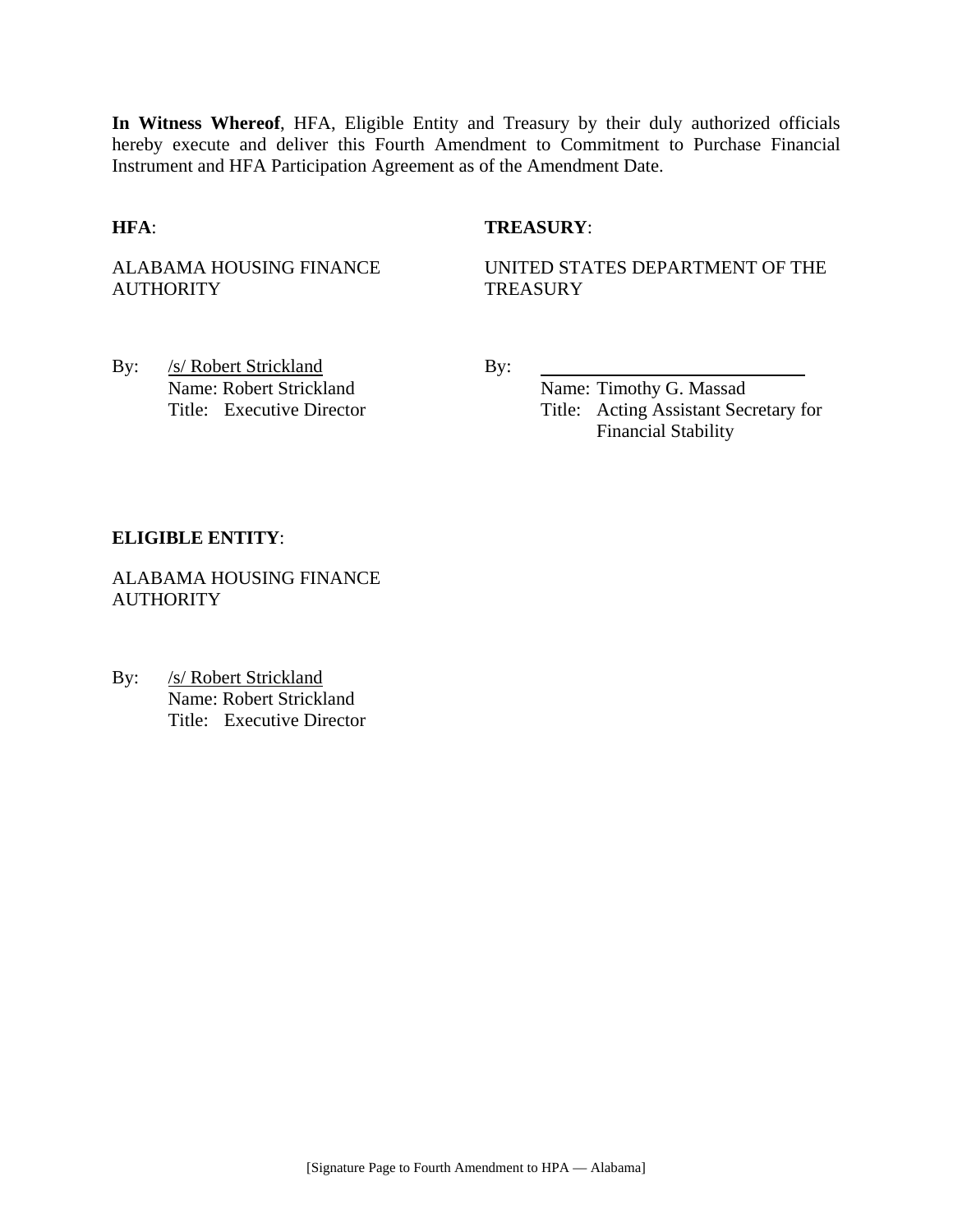In Witness Whereof, HFA, Eligible Entity and Treasury by their duly authorized officials hereby execute and deliver this Fourth Amendment to Commitment to Purchase Financial Instrument and HFA Participation Agreement as of the Amendment Date.

HFA:

#### TREASURY:

ALABAMA HOUSING FINANCE **AUTHORITY** 

By:

Name: Title:

UNITED STATES DEPARTMENT OF THE TREASURY

 $By:$ 

Name: Timothy G. Massad Title: Acting Assistant Secretary for Financial Stability

#### ELIGIBLE ENTITY:

ALABAMA HOUSING FINANCE **AUTHORITY** 

By:

Name: Title: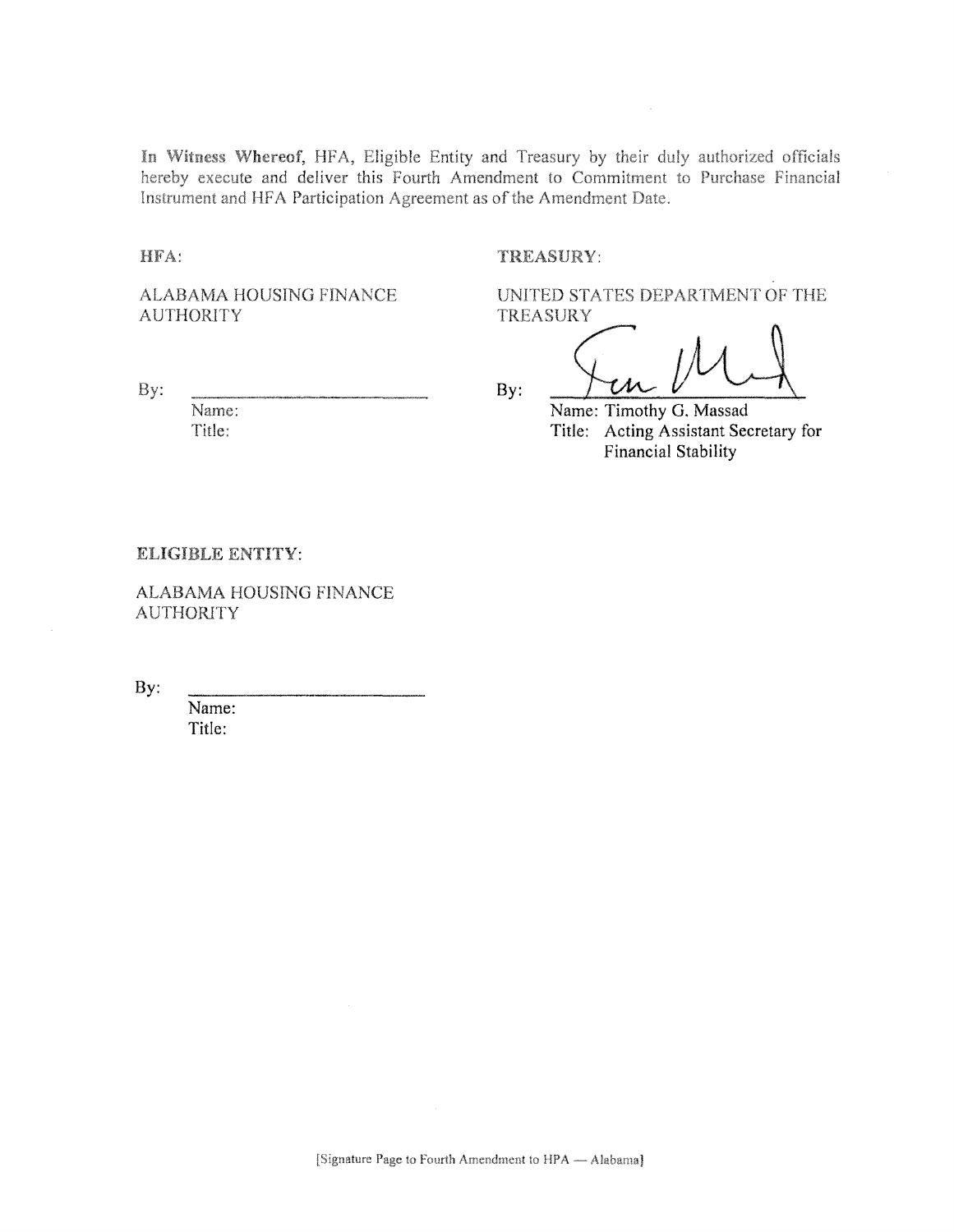# **EXHIBITS AND SCHEDULES**

Schedule A Basic Information

Schedule B Service Schedules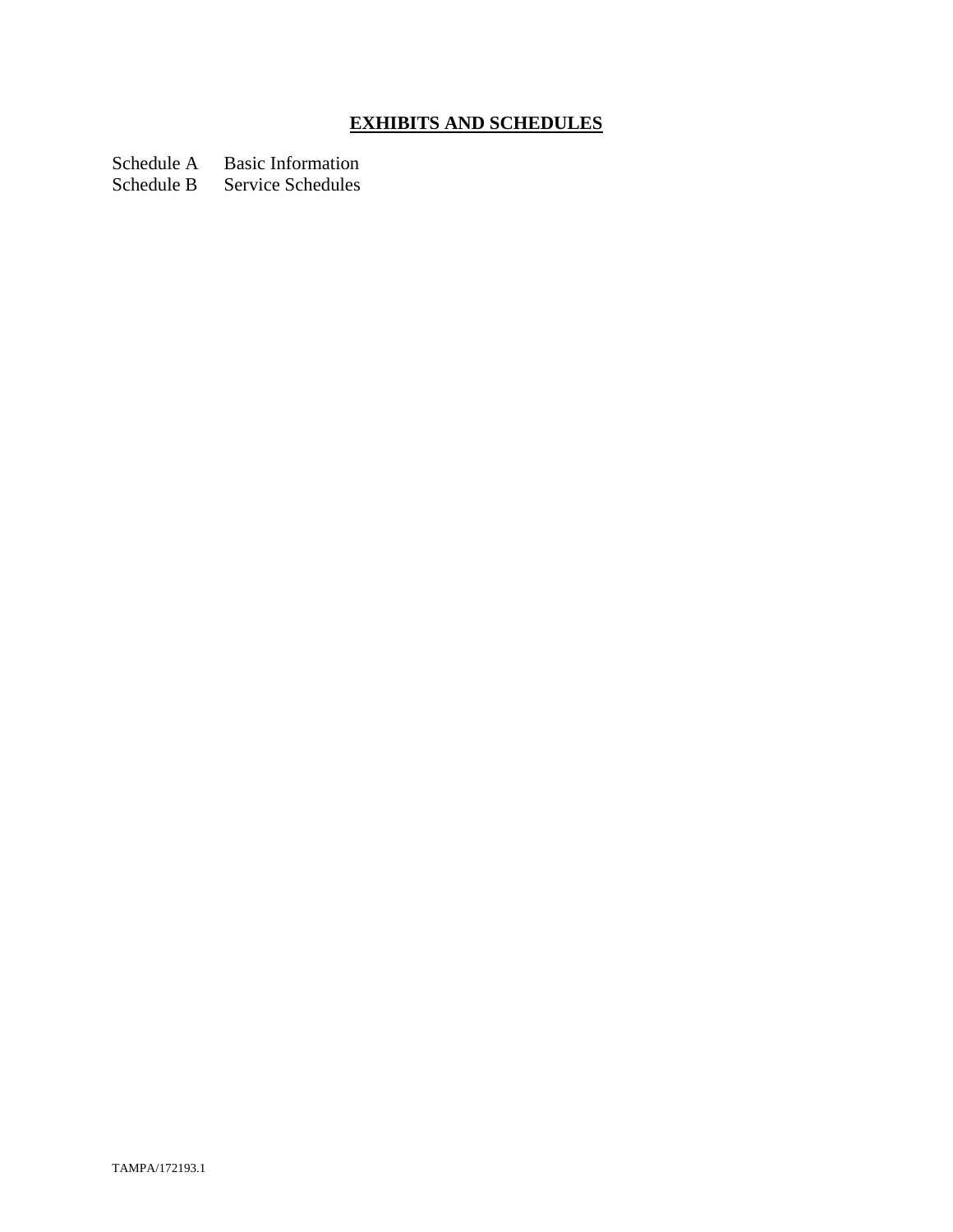## **SCHEDULE A**

## **BASIC INFORMATION**

Eligible Entity Information:<br>Name of the Eligible Entity:

Alabama Housing Finance Authority<sup>1</sup>

Corporate or other organizational form: a public corporation and instrumentality of the State of Alabama, established and existing under the Code of Alabama 1975 §24-1A-1 pursuant to Act No. 80-585 of the Alabama Legislature

Jurisdiction of organization: Alabama

Notice Information:

With copies to:

1

<sup>1</sup> References in the Agreement to the term "HFA" shall mean the Alabama Housing Finance Agency ("AHFA") in its capacity as an HFA as such term is used in the Agreement; references in the Agreement to the term "Eligible Entity" shall mean AHFA, in its capacity as Eligible Entity as such term is used in the Agreement.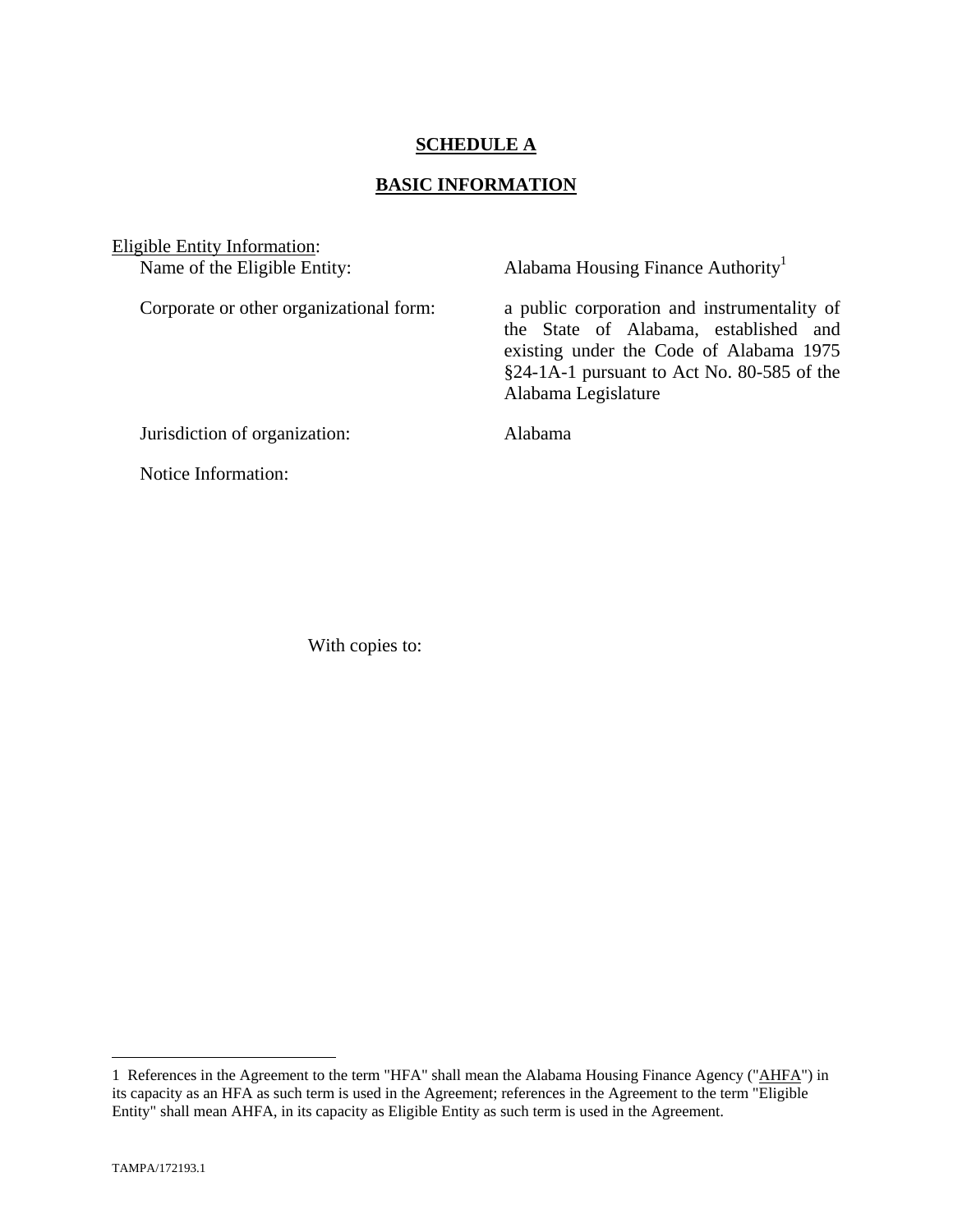| HFA Information:                                                                    |                                                                                                                                                                                                       |
|-------------------------------------------------------------------------------------|-------------------------------------------------------------------------------------------------------------------------------------------------------------------------------------------------------|
| Name of HFA:                                                                        | Alabama Housing Finance Authority                                                                                                                                                                     |
| Organizational form:                                                                | a public corporation and instrumentality of<br>the State of Alabama, established and<br>existing under the Code of Alabama 1975 §<br>24-1A-1 pursuant to Act No. 80-585 of the<br>Alabama Legislature |
| Date of Application:                                                                | August 31, 2010                                                                                                                                                                                       |
| Date of Action Plan:                                                                | September 1, 2010                                                                                                                                                                                     |
| Notice Information:                                                                 | Same as Notice Information for Eligible<br>Entity.                                                                                                                                                    |
| <b>Program Participation Cap:</b>                                                   | \$162,521,345.00                                                                                                                                                                                      |
| Portion of Program Participation Cap<br><b>Representing Original HHF Funds:</b>     | N/A                                                                                                                                                                                                   |
| Portion of Program Participation Cap<br><b>Representing Unemployment HHF Funds:</b> | \$60,672,471.00                                                                                                                                                                                       |
| Permitted Expenses:                                                                 | \$27,024,240.00                                                                                                                                                                                       |
| <b>Closing Date:</b>                                                                | September 23, 2010                                                                                                                                                                                    |
| <b>First Amendment Date:</b>                                                        | September 29, 2010                                                                                                                                                                                    |
| <b>Second Amendment Date:</b>                                                       | December 16, 2010                                                                                                                                                                                     |
| <b>Third Amendment Date:</b>                                                        | January 26, 2011                                                                                                                                                                                      |
| <b>Fourth Amendment Date:</b>                                                       | March 31, 2011                                                                                                                                                                                        |
| <b>Eligible Entity Depository Account Information:</b>                              | See account information set forth in the<br>Depository Account Control Agreement<br>between Treasury and Eligible Entity<br>regarding the HHF Program.                                                |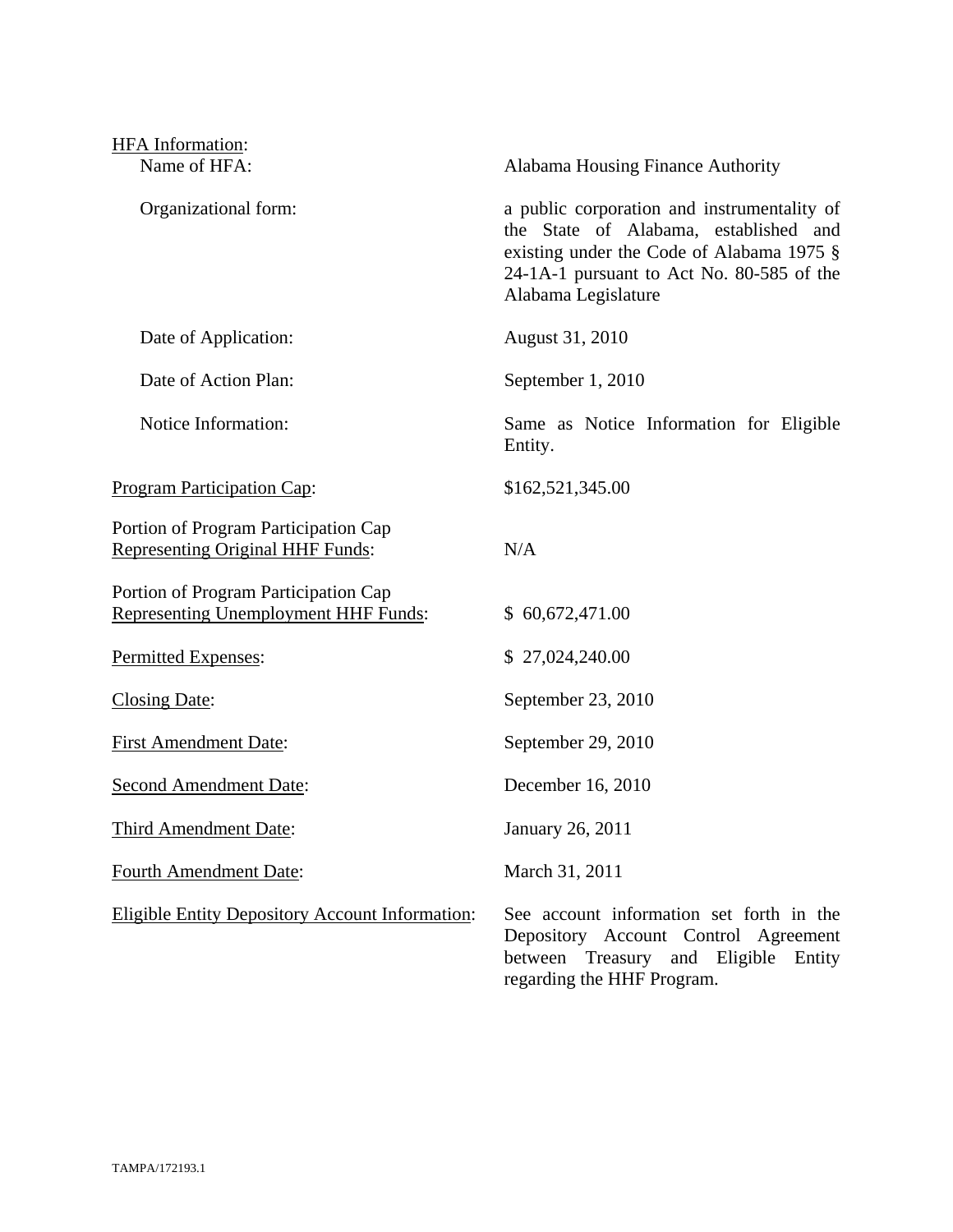## **SCHEDULE B**

## **SERVICE SCHEDULES**

The Service Schedules attached as Schedule B to the Current HPA are hereby deleted in their entirety and replaced with the attached Service Schedules (numbered sequentially as Service Schedule B-1, Service Schedule B-2, et. seq.), which collectively comprise Schedule B to the HPA.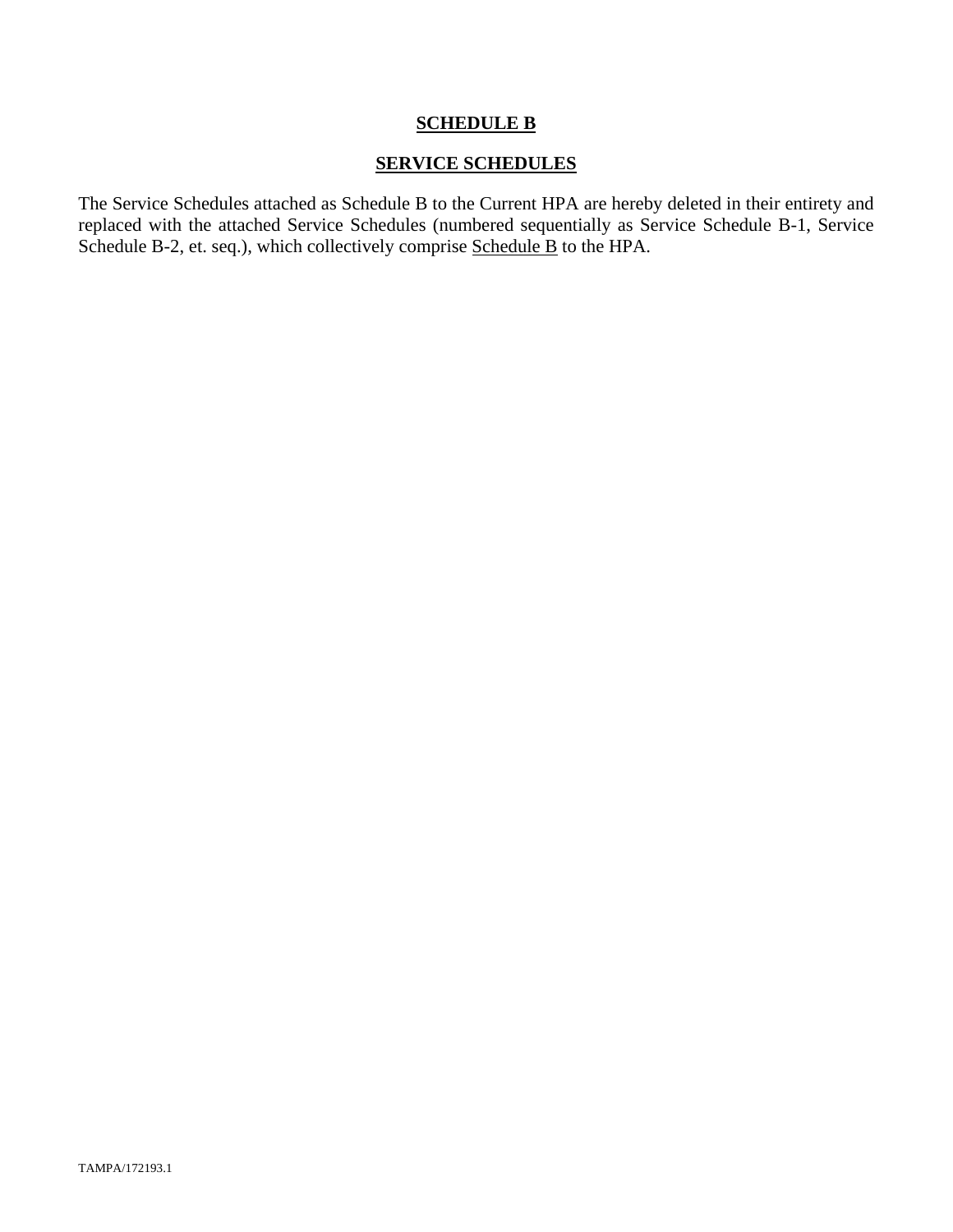# **SERVICE SCHEDULE B-1 ALABAMA HOUSING FINANCE AUTHORITY**



**SUMMARY GUIDELINES** 

| 1. Program Overview | AHFA will administer HHF to subsidize 100 percent of an                                                                                                                                                                                                                                                                                                                                                                                                                                                                                                                                                       |
|---------------------|---------------------------------------------------------------------------------------------------------------------------------------------------------------------------------------------------------------------------------------------------------------------------------------------------------------------------------------------------------------------------------------------------------------------------------------------------------------------------------------------------------------------------------------------------------------------------------------------------------------|
|                     | eligible unemployed or underemployed homeowner's current                                                                                                                                                                                                                                                                                                                                                                                                                                                                                                                                                      |
|                     | mortgage payments and all other mortgage-related expenses                                                                                                                                                                                                                                                                                                                                                                                                                                                                                                                                                     |
|                     | (including subordinate liens, if applicable) during their time of                                                                                                                                                                                                                                                                                                                                                                                                                                                                                                                                             |
|                     | eligibility.<br>The assistance will not exceed a total of 12                                                                                                                                                                                                                                                                                                                                                                                                                                                                                                                                                  |
|                     | consecutive monthly payments or \$15,000 per household.                                                                                                                                                                                                                                                                                                                                                                                                                                                                                                                                                       |
|                     | Alabama's HHF will provide a payment (not to exceed the<br>lesser of six monthly payments plus fees and costs or \$7,500) to<br>a participating homeowner's servicers to bring the homeowner<br>current on his or her delinquent mortgage(s). If the maximum<br>amount that AHFA will provide exceeds the total amount<br>needed to bring the homeowner current on all existing<br>mortgages, the homeowner must cover any shortfall.<br>The<br>AHFA<br>payment can cover<br>principal,<br>interest,<br>fees,<br>escrow/impound expenses, delinquent taxes and/or escrow<br>shortage for taxes and insurance. |
|                     | Interested homeowners will apply directly to AHFA via a<br>secure website monitored and maintained by AHFA staff.<br>Applications will be evaluated and approved by AHFA staff<br>members. Approved homeowners will be expected to submit<br>certain information documenting their inability to pay their<br>mortgage and supporting their mortgage claims.                                                                                                                                                                                                                                                   |
|                     | Once in the program, all homeowners will be expected to re-<br>certify their continued eligibility and residence in the home on a<br>monthly basis. HHF payments will be distributed to servicers<br>by AHFA on a monthly basis, contingent upon homeowner<br>recertification and continued eligibility for unemployment<br>compensation (for both unemployed and underemployed).<br>Homeowners, who receive unemployment compensation from<br>agencies outside of the State of Alabama, must provide a copy<br>of a current awards letter and approved documentation to reflect<br>continued eligibility.    |
|                     | Assistance will continue for up to 12 consecutive monthly<br>payments (including two months following the termination of<br>eligibility), not to exceed \$15,000, or until the property ceases<br>to be the homeowner's primary residence.                                                                                                                                                                                                                                                                                                                                                                    |
| 2. Program Goals    | Provide<br>mortgage payment assistance to unemployed<br><b>or</b>                                                                                                                                                                                                                                                                                                                                                                                                                                                                                                                                             |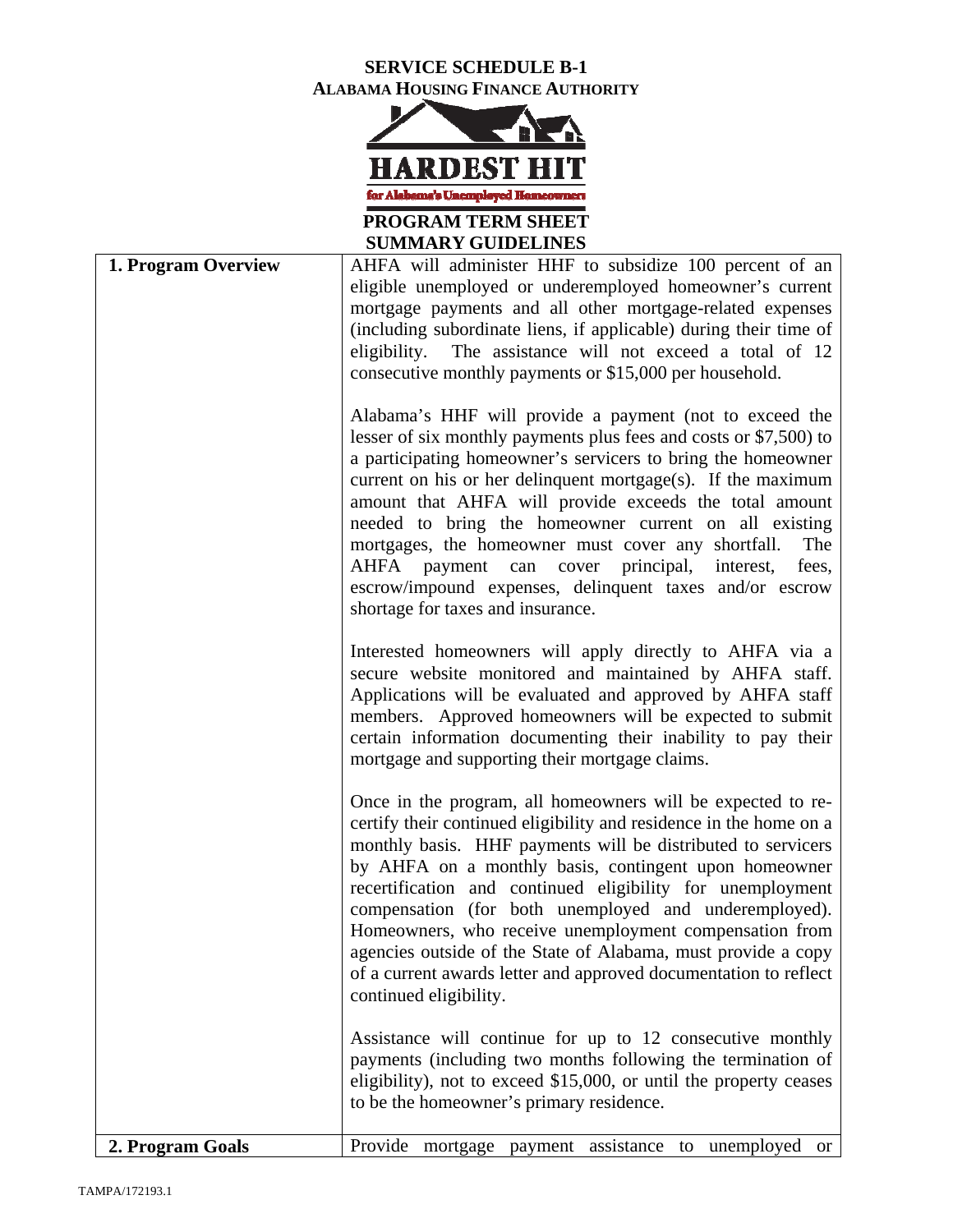|                                                                               | underemployed Alabama homeowners with a chance of<br>sustaining homeownership.                                                                                                                                                                                                                                                                                                                                                                                                                                                                                                                                                                                                                                                                                                                 |
|-------------------------------------------------------------------------------|------------------------------------------------------------------------------------------------------------------------------------------------------------------------------------------------------------------------------------------------------------------------------------------------------------------------------------------------------------------------------------------------------------------------------------------------------------------------------------------------------------------------------------------------------------------------------------------------------------------------------------------------------------------------------------------------------------------------------------------------------------------------------------------------|
| 3. Target Population /<br><b>Areas</b>                                        | This program will assist low- to moderate-income families in<br>Alabama. AHFA does not anticipate targeting this assistance on<br>a geographic basis.                                                                                                                                                                                                                                                                                                                                                                                                                                                                                                                                                                                                                                          |
| <b>4. Program Allocation</b><br>(Excluding<br><b>Administrative Expenses)</b> | \$135,497,105.00                                                                                                                                                                                                                                                                                                                                                                                                                                                                                                                                                                                                                                                                                                                                                                               |
| <b>5. Borrower Eligibility</b><br><b>Criteria</b>                             | Unemployed or underemployed Alabama homeowners who<br>have been declared eligible to receive state unemployment<br>compensation benefits may apply for assistance.<br>Also,<br>applicants must have a total annual household income of less<br>than 140 percent of the state median income. Based on the<br>current state median annual income of \$54,100, the program's<br>maximum annual income limit, as of August 2010, will be<br>\$75,740. AHFA may change this income limit annually when<br>new income data becomes available from the U.S. Department<br>of Housing and Urban Development.<br>All homeowners will be required to provide a financial<br>Hardship Affidavit attesting to their inability to pay their<br>mortgage. HHF will be available to qualified homeowners on a |
| 6. Property / Loan                                                            | first-come, first-served basis.<br>The homeowner must currently occupy the property as their                                                                                                                                                                                                                                                                                                                                                                                                                                                                                                                                                                                                                                                                                                   |
| <b>Eligibility Criteria</b>                                                   | primary residence, and the residence must be located within the<br>state of Alabama. Eligible structures include single-family<br>homes, attached or detached, and manufactured housing<br>attached to real property. Existing mortgage loans on the<br>property must have an unpaid principal balance totaling no<br>more than \$258,690. Alabama HHF will be available only for<br>mortgages executed and recorded on or before September 1,<br>2010.<br>Mortgages originated by entities in the business of<br>regularly making mortgage loans to refinance properties owned<br>prior to September 1, 2010 will be eligible.                                                                                                                                                                |
| 7. Program Exclusions                                                         | Mortgage loans on second homes or investment properties will<br>not be eligible for HHF assistance.                                                                                                                                                                                                                                                                                                                                                                                                                                                                                                                                                                                                                                                                                            |
| <b>8. Structure of Assistance</b>                                             | Homeowners receiving funds will execute a note and a<br>subordinate mortgage lien in favor of AHFA that will be<br>recorded in public records against the property. Loans will be<br>zero percent and non-amortizing.                                                                                                                                                                                                                                                                                                                                                                                                                                                                                                                                                                          |
|                                                                               | Unless fraud is involved, loans originated between the pilot<br>program commencement and December 31, 2012, will be<br>forgiven over a five-year term at 20 percent per year. Loans<br>originated between January 1, 2013, and December 31, 2013,                                                                                                                                                                                                                                                                                                                                                                                                                                                                                                                                              |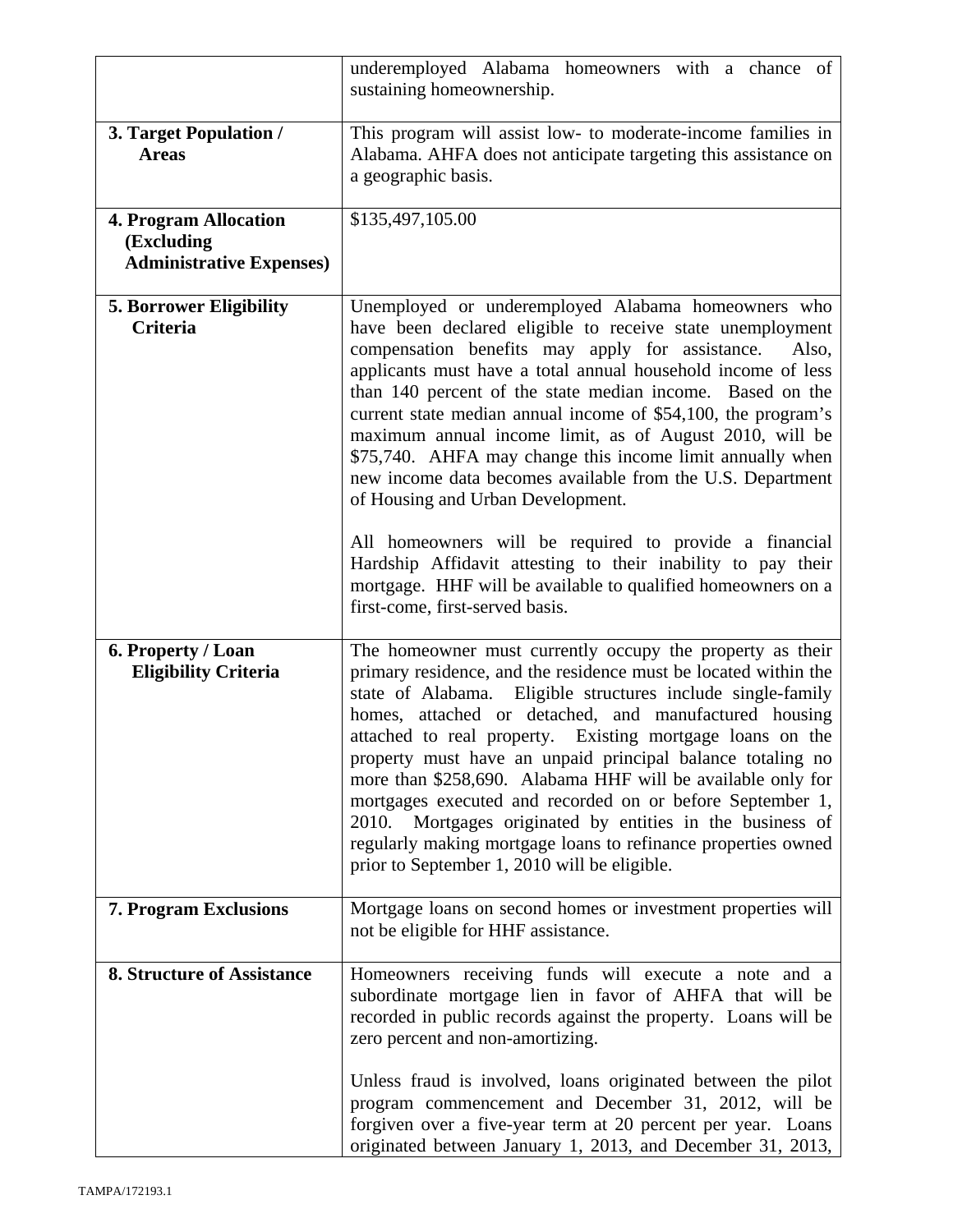|                                                               | will be forgiven over a four-year term at 24 percent per year.<br>Loans originated between January 1, 2014, and December 31,<br>2014, will be forgiven over a three-year term at 33.3 percent per<br>year. No loans will be originated after December 31, 2014. On<br>or before December 31, 2017, or such later date allowed by<br>Treasury, any remaining or recaptured funds will be returned to<br>Treasury.                                                                                                                                                                                                                                                                                                                                                                                                  |
|---------------------------------------------------------------|-------------------------------------------------------------------------------------------------------------------------------------------------------------------------------------------------------------------------------------------------------------------------------------------------------------------------------------------------------------------------------------------------------------------------------------------------------------------------------------------------------------------------------------------------------------------------------------------------------------------------------------------------------------------------------------------------------------------------------------------------------------------------------------------------------------------|
|                                                               | Unless fraud is involved, loans will be repayable only if the<br>homeowner sells the property before the forgiveness period<br>expires and there is sufficient equity to pay all or part of the<br>unforgiven balance of the loan. Repaid HHF funds will be re-<br>invested back into new homeowner loans until December 31,<br>2014.                                                                                                                                                                                                                                                                                                                                                                                                                                                                             |
|                                                               | Ongoing monitoring, repayments and satisfactions will be<br>conducted through AHFA.                                                                                                                                                                                                                                                                                                                                                                                                                                                                                                                                                                                                                                                                                                                               |
| 9. Per Household Assistance                                   | Assistance per household not to exceed 100 percent of the<br>household's monthly mortgage payments for 12 consecutive<br>months (including all payments needed to bring loans current),<br>with total assistance per household never to exceed \$15,000.                                                                                                                                                                                                                                                                                                                                                                                                                                                                                                                                                          |
| <b>10. Duration of Assistance</b>                             | HHF payments will be distributed to servicers by AHFA on a<br>monthly basis. Assistance will continue for no more than 12<br>consecutive monthly payments (including two months<br>following the termination of eligibility), not to exceed \$15,000,<br>or until the property ceases to be the homeowner's primary<br>residence. Assistance will last only as long as the maximum<br>available amount (which will be \$15,000 less all total due<br>payments required to bring homeowner current on eligible<br>mortgage loans which are paid by AHFA) covers 100 percent of<br>the household's monthly mortgage payments. Assistance will<br>cease two months after eligibility to receive unemployment<br>compensation terminates, regardless of whether the maximum<br>available benefits have been received. |
| 11. Estimated Number of<br>Participating<br><b>Households</b> | Based upon maximum assistance of \$15,000 per household, it is<br>projected that an estimated 9,033 households may be assisted.<br>If<br>the<br>average<br>assistance per household is<br>\$10,000,<br>approximately 13,500 households may be assisted.                                                                                                                                                                                                                                                                                                                                                                                                                                                                                                                                                           |
| 12. Program Inception /<br><b>Duration</b>                    | HHF will be available to homeowners after approval by<br>Treasury and will last as long as funds are available. After<br>successful completion of a pilot program to begin on December<br>1, 2010, AHFA anticipates that funds will be available<br>statewide on or about February 1, 2011. AHFA expects the<br>initial funding allocation to be expended within three years,<br>though funds will be recycled until December 31, 2014.                                                                                                                                                                                                                                                                                                                                                                           |
| <b>13. Program Interactions</b>                               | AHFA has access to the largest concentration of low- to                                                                                                                                                                                                                                                                                                                                                                                                                                                                                                                                                                                                                                                                                                                                                           |